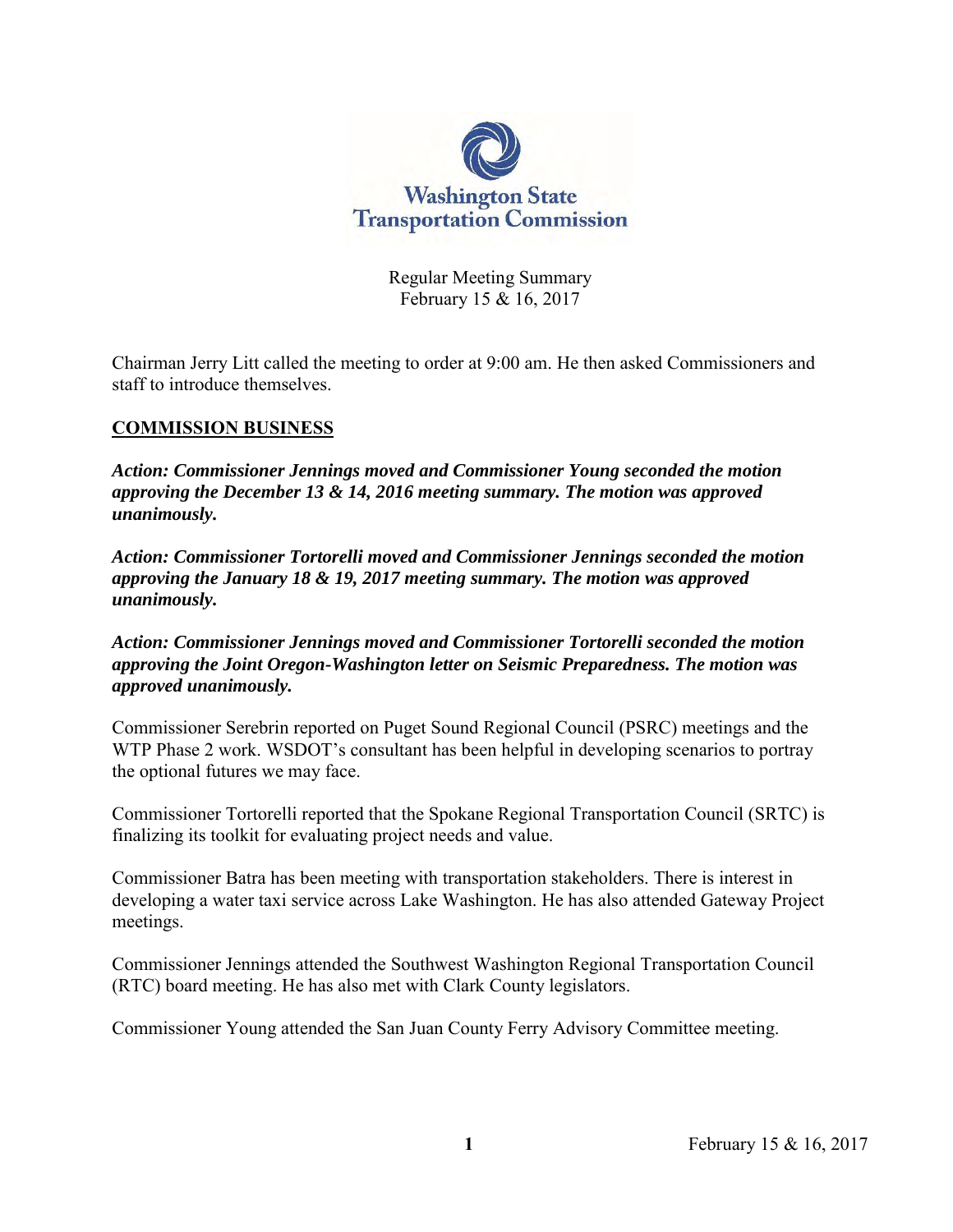Reema Griffith, Executive Director, WSTC, reported that the federal agreement between Washington State Department of Transportation (WSDOT) and Federal Highway Administration (FHWA) has been signed, designating Washington State Transportation Commission (WSTC) as the recipient of funds. The Interagency Agreement between WSDOT and WSTC should be finalized within the next week or two. The lead contractor is revising its contracts and finding necessary subcontractors.

United States Department of Transportation (USDOT) has not yet issued the Notice of Funding Opportunity for the actual pilot program.

Commissioner Jennings suggested that some contact be made with people who have indicated interest in participating in the pilot.

## **FEDERAL PERSPECTIVE ON TRANSPORTATION**

Allison Dane Camden, Intergovernmental & Tribal Relations, WSDOT, reported on federal transportation news. Elaine Chao was confirmed as the US Secretary of Transportation, no other USDOT appointments have been made. Prior to the election, Congressional staff worked on a transportation-funding package. After the election, Congress decided to operate under a continuing resolution until April and consider some policy changes in a 2017 omnibus bill. Now, it appears that the continuing resolution will stay in place for the entire year.

The President has been talking about a trillion-dollar infrastructure package but Congressional leaders are not in agreement. Congress is talking about tax reform to incentivize private investment in transportation.

The USDOT FASTAct does not expire until 2020. Two large grant programs require appropriation. Tiger grants probably will end. About \$900 million is available in FY 2017 for FASTLANE freight grants. Previously, Seattle received \$40 million for Lander Street and Tukwila received \$5 million. WSDOT applied in the fall 2016 round for \$114 million for the Gateway Project. Ms. Camden expects grant decisions to be on hold until action on a longer continuing resolution or omnibus budget bill.

**Action:** None **Follow-Up:** None at this time

## **WSDOT LOW COST ENHANCEMENT PROGRAM**

Mike Dornfeld, Manager, Traffic Program Development & Performance, WSDOT, reported how WSDOT spends \$6 million on low cost enhancements to improve safety, mobility, signage, and respond to emerging needs. The program is the only routine funding source for small-scale projects (usually under \$50,000) in WSDOT and helps address emergent needs, helps match local funding to do projects that benefit both WSDOT and local partners, and provides another source of funding to address bicycle and pedestrian safety.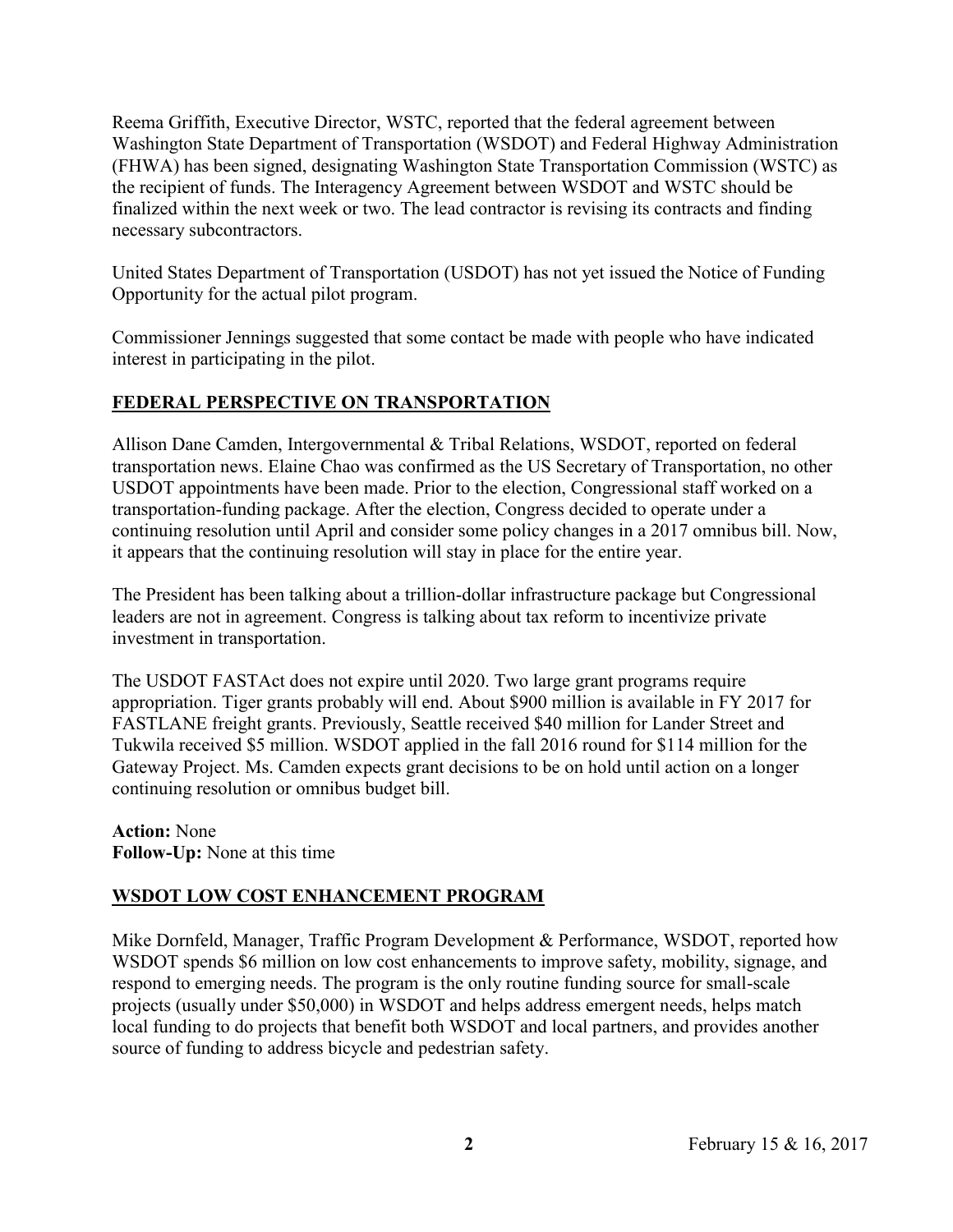Some examples include:

- Installation of a flashing beacon to better warn of a curve ahead
- Moving a crosswalk
- Application of a high friction surface treatment
- Installation of illumination and a marked crosswalk in Coulee City
- Rechanneling an off-ramp to create two signalized right-turn lanes (\$56,579)
- Adding a right turn lane at an intersection (\$97,971)

The Low-Cost Enhancement Projects are selected by the regions. All the regions have more demand than funding available.

### [WSDOT Low Cost Enhancement Projects](http://www.wstc.wa.gov/Meetings/AgendasMinutes/agendas/2017/February15/Documents/2017_0215_BP3_LowCostEnhancements.pdf)

**Action:** None **Follow-Up:** None at this time

## **VOICE OF WASHINGTON 2017 SURVEY**

Bill Young, Project Manager, Research Assurance, and Frank Lynch, Senior Analyst, Abt SRBI provided topline results of the 2017 VOWS Survey and suggested ways to improve the survey sample and survey techniques in the future.

The purpose of the VOWS program is to provide the Commission, Governor, and Legislature with an understanding of Washington State citizen's attitudes and opinions on transportation policy & funding issues, investment priorities, and funding alternatives. The VOWS Panel currently has 29,868 members, with 26,654 having done one or more surveys. Over 10 Voice of Washington Survey (VOWS) surveys have been completed, with most having over 7,000 responses.

People join the panel:

- 50% of the initial random address based sample signed up for the VOWS Panel
- Emailed VOWS invite to registered and active Washington State voters and residents
- WSTC and WSDOT website links to VOWS signup page
- Various local newspaper articles with links to VOWS signup page
- "Recruit A Friend" emails sent by VOWS members to encourage sign-up

In 2017, a survey studied statewide attitudes towards key transportation issues via Random Digit Dialing phone calls (RDD) and VOWS Panel. The same survey, conducted from January  $6 - 21$ , 2017 reached 1,000 Washington State adults by random telephone calls (50% from cell phone lists and 50% from landline lists) and 7,327 VOWS panelists. This dual survey approach provides decision makers information on the strengths and weaknesses of both data collection methods and helps to determine VOWS panel bias and its level of general population representation.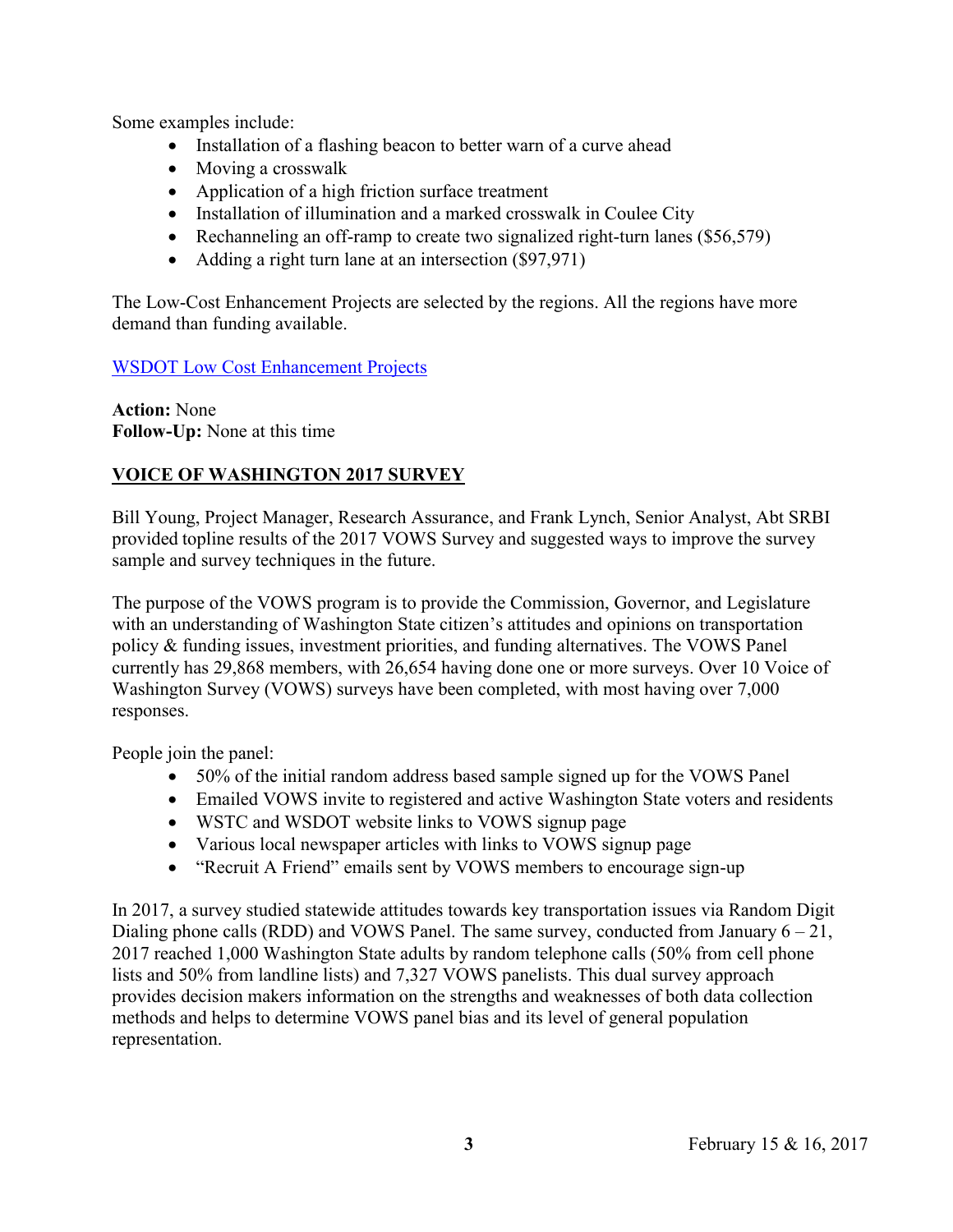There are hurdles with each approach to surveying:

- Surveying by the mail can be expensive due to the need for (recommended) upfront incentives and high printing costs for multiple mailings;
- Surveying over the telephone can be challenging because many people use Caller ID and may not answer when they don't recognize the number;
- Web panels *usually* do not have random recruitment, and statistical procedures do not apply. There is no universe of email addresses to sample from, and people have multiple email addresses. In addition, sending out unwelcome emails can get you blocked as a spammer.
- For all survey methods, to make generalizations and projections from survey findings, survey respondents need to be representative of all segments of the broader population via random sampling.

Some researchers have made an effort to overcome the lack of randomness in most web panels. Two are GFK/Knowledge Networks and the Pew Research Center. Each used tried-and-true probabilistic sampling to recruit for the panel. Probabilistic sampling allows the researchers to calculate margins of errors and make inferences about the broader population.

- Knowledge Networks used multiple methods to contact its recruits, and sent those without internet access, web consoles for use on their television.
- The Pew American Trends panel was an offshoot from a preexisting research survey, and uses telephones to survey those who cannot participate online.
- These efforts require a significant investment to carry out.

Like most web panels, VOWS has demographic skews and it needs to be reweighted in order for its demographic profile to align with Washington State. The raw VOWS results typically have too few…

- Females
- People under age 35
- African Americans
- Asian/Pacific Islander
- Less educated / Low income

There may also be behavioral and attitudinal skews towards transportation, which are difficult to assess due to a lack of Census data – and thus impossible to weight, as the "ideal" is unknown. There could be other unknown skews as well.

Weighting has an impact on every type of survey's margin of error. The more that weighting is used to correct imbalances, the less precise the estimates are.

- Over 7,000 VOWS panelists responded to the email invitation to participate in a survey on transportation (7,327 completed the survey). If they were a random group and needed no weighting, it would have a margin of error of  $+1.1\%$ .
- However, due to the need for weighting, if this were a randomly recruited sample, the 7,327 interviews would offer the same precision as a random sample of 637 with a margin of error of  $+$  3.9%.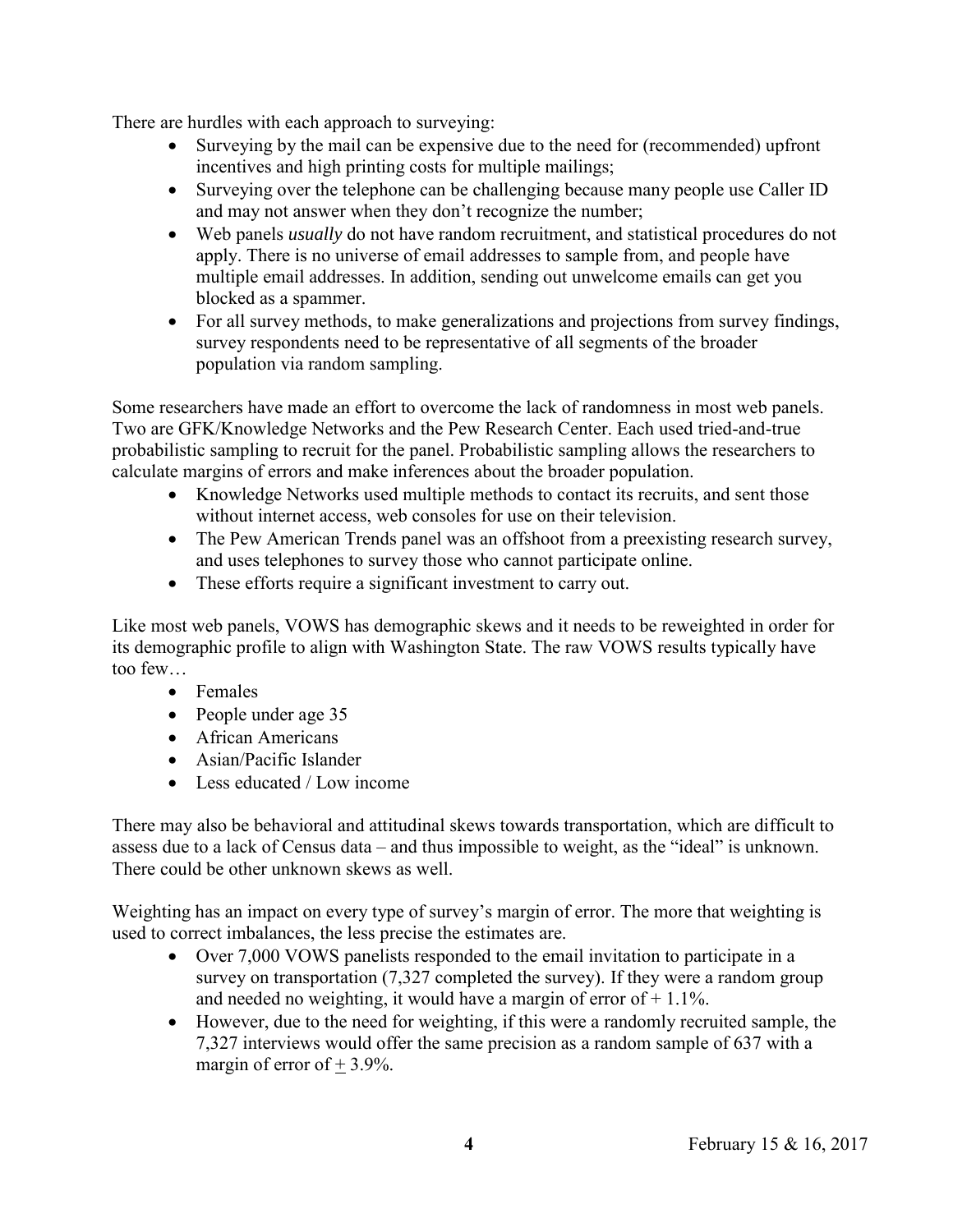Many did not answer their phones when we reached out to them.

In addition to the 1,000 completed interviews, calls to over 7,000 numbers never got past voicemail; calls to about 5,500 numbers were answered, but we were asked to call back (to no avail); about 1,900 refused to speak to the interviewer; about 270 began the interview and stopped midway.

Programming the phones so a number with a "425" area code would be displayed helped some, but the problem persisted. This is not unusual for a telephone survey.

The sample was designed to achieve minimum quotas in low population Regional Transportation Planning Organizations (RTPO) – at the cost of under sampling Puget Sound Regional Council (PSRC). The weighting to correct for this factor alone reduced the sample's 1,000 margin of error down to that of a sample of 329 respondents. Further weighting was necessary to align with WA demographics. For example, as with VOWS, there are not enough 18-34 year old respondents -- only 16% (vs. 31% in WA as seen in the census counts). After all weighting was finished; the 1,000 interviews had the same statistical precision as a sample of 146. Similar to VOWS, about half of the total weighted sample is accounted for by 6% of those interviewed. Instead of a margin of error of  $+3\%$  at the 95% confidence level, the phone sample has a margin of error of 8.1%.

Other items to note comparing survey approaches:

- Online surveys let respondents participate at their convenience, rather than "normal telephone interviewing hours."
	- People who work nights and weekends have an opportunity to participate – they can also interrupt a survey in progress and return when they wish.
- Questions can be more complex in an online survey than on the telephone.
	- Web surveys can show an entire list at once, rather than "layering" questions as we had to do on the telephone
	- Web displays also make it easier for questions such as those that ask respondents to apportion their trips across six transportation modes
	- Descriptions can also be more complex on the web, and charts and visual aids can be used.
- Geographically targeting cell phone sample is difficult due to mobility and associations with billing centers rather than residence zip code; consequently, it needs careful management. Landline is less challenging.
- A telephone interviewer can play an important role in the process.
	- When respondents want to abandon a survey, an interviewer can encourage them to continue ("just a couple more minutes") to some extent.
	- Answers to open-end questions can be richer on the telephone due to interviewer probing. Online, it takes effort for the respondent to type, and there is no probing.
	- There is also the potential of interviewer mistakes. An example: some recorded "Whatcom" vs. "Wahkiakum" – we had to instruct them to ask the respondent to spell their county if it began with a "W." (On the web, it would be on a list for the respondent to click.)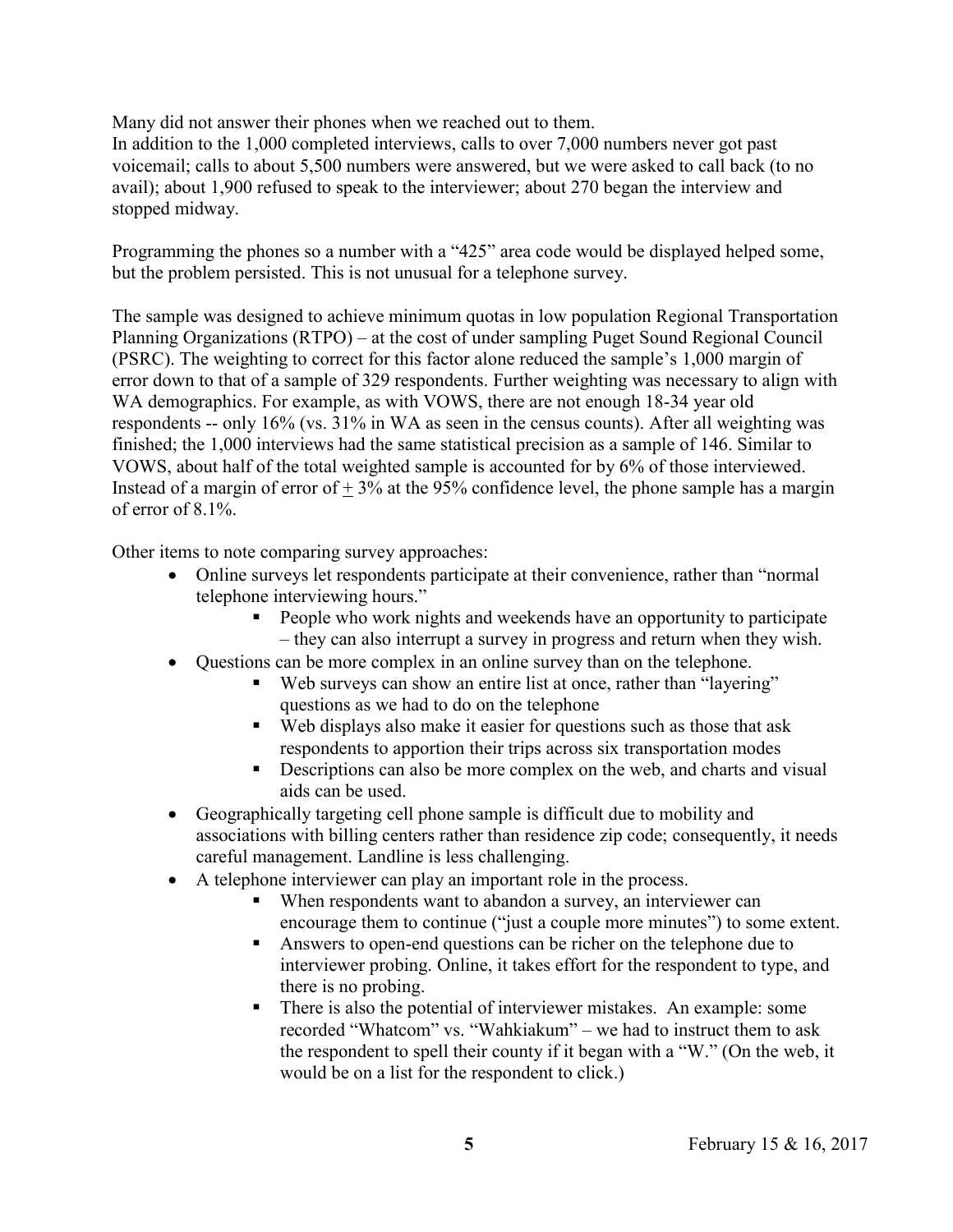Phone survey respondents said education is the most important issue; panel members say transportation. Both groups think the transportation system works effectively, but phone respondents also support more funding. Phone respondents also grade the local transportation system better than panel members do.

### Summary, Conclusions, And Recommendations

Both VOWS and telephone data collection survey methods have challenges and opportunities for improvement. VOWS has worked hard to include a wide swath of Washington, and the jury is out whether the full VOWS panel is comparable to Washington at large. The ability to generalize from any survey is dependent on rigorous sampling procedures. VOWS can be improved by taking steps to increase its diversity: bringing more young people in, minorities, low income, less educated, and those not interested in transportation issues.

### How to Improve VOWS:

- A "VOWS 2.0" could involve randomly recruiting participants to a panel, and using multiple methods to ensure comprehensive sampling. This could require:
	- An address based sample, using mail, with multiple mail flights (a letter recruiting to web with an incentive enclosed; followed by a reminder postcard; and eventually a second letter for those who had yet to reply);
	- Follow-up telephone calls to those who still hadn't replied;
	- Incentives for participating in actual surveys, with higher incentives to groups who are less likely to participate (this helps limit the need to weight);
	- **Broadening the participation to issues other than transportation** (particularly education).
- While further investments is needed to create a VOWS 2.0 panel, there may be ways to soften the financial impact of it. A concern about VOWS is its transportation focus; a more general panel may be of interest to other agencies, who might be willing to contribute funding.
- As for further research using the telephone, the greatest improvement over what was just done would be to change the sample structure by increasing the sample size so that it is not so heavily skewed away from PSRC to one more completely proportional to population. This would increase the precision of the estimates significantly.
	- If smaller RTPOs need larger numbers for profiling, it might be appropriate for them to share more of the costs of the research. This happens on the Federal level: the National Household Travel Survey has a random sample, but some states provided additional funding for more interviews in their states.

Commissioner Serebrin suggested that how we approach people about participating could affect whether they participate.

#### [VOWS Panel Assessment](http://www.wstc.wa.gov/Meetings/AgendasMinutes/agendas/2017/February15/Documents/2017_0215_BP4_VOWS.pdf)

#### **Action:** None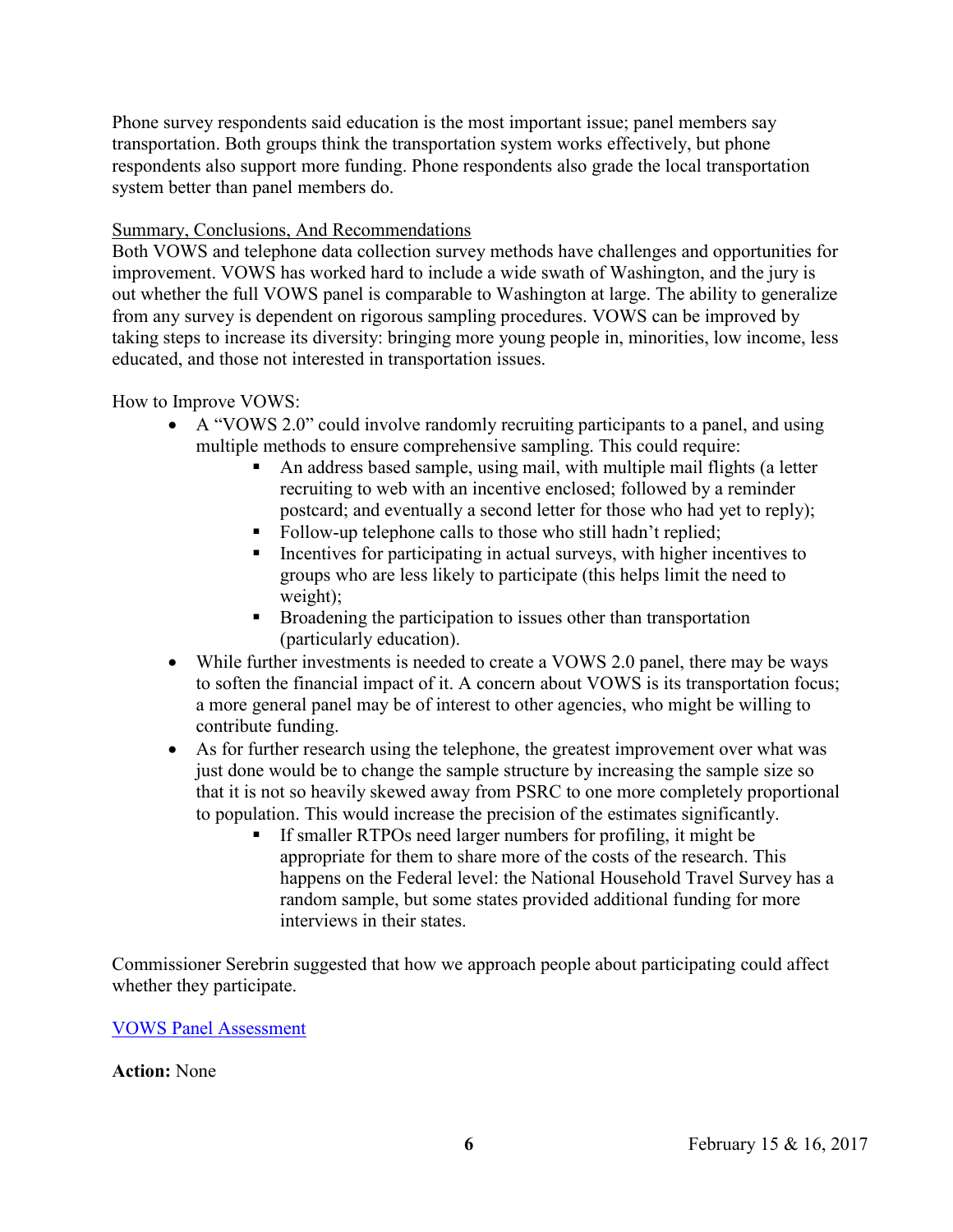### *Follow-Up: Commissioners agreed that we should maintain the survey and improve it*.

## **TOLLING UPDATE**

Patty Rubstello, Assistant Secretary, Toll Division, WSDOT, provided updates on several tolling topics, including WSDOT's Toll Division Annual Report for Fiscal Year (FY) 2016, the Toll Division Business Plan, the sufficiency of toll revenue for SR 520 obligations in the coming year, and an I-405 Express Toll Lanes 15-month update. She also introduced the lead staff for the Toll Division.

The Toll Division Annual Report for FY 2016 provides an overview of toll facility operations and performance for July 1, 2015 – June 30, 2016, specifically how toll facilities are meeting their financial obligations while providing trips that are faster and more reliable. Nearly 47 million toll transactions occurred in FY 2016, generating over \$161 million gross toll revenue.

The Toll Division Business Plan includes the following Goals and Priority Outcomes:

- Goal: **High Quality Customer Service**
	- Provide customer driven services
	- Create a customer-focused culture through continuous improvement
- Goal: **Outstanding Program Delivery**
	- **Launch toll system projects successfully on schedule and within budget**
	- **•** Operate and maintain tolling systems and facilities
	- **Provide responsible stewardship of financial plans and state resources**
	- **Develop and retain a high quality workforce**
- Goal: **Proactive, Transparent Communication**
	- Increase public awareness and understanding of tolling
	- Increase awareness and participation in the *Good To Go!* program
	- **Provide timely and responsive information and reports to partners,** stakeholders, customers, the public and the media

The most significant challenge facing the Toll Division is replacement of the existing toll vendor contract, which expires in 2018, with a new procurement that meets business needs and provides flexibility and state-of-the art capabilities.

Traffic and revenue projections for FY 2017 Q2 are on track. For both the SR 520 and Tacoma Narrows bridges, the variance between forecast and actual transactions and revenue were less than 1 percent.

Tacoma Narrows Bridge rates are sufficient for FY 2018. No toll rate increase is required. *Good To Go!* rates will remain at \$5, tollbooths at \$6, and Pay By Mail at \$7.

SR 520 rates are barely sufficient to cover bond payments. The Office of the State Treasurer (OST) has indicated toll rates are projected to be sufficient for the duration of future bond payments, though the margin is slight. Toll rates adopted in FY 2016 will raise FY 2018 rates by 5 percent and introduce overnight tolls. Official certification of the SR 520 toll rates is pending.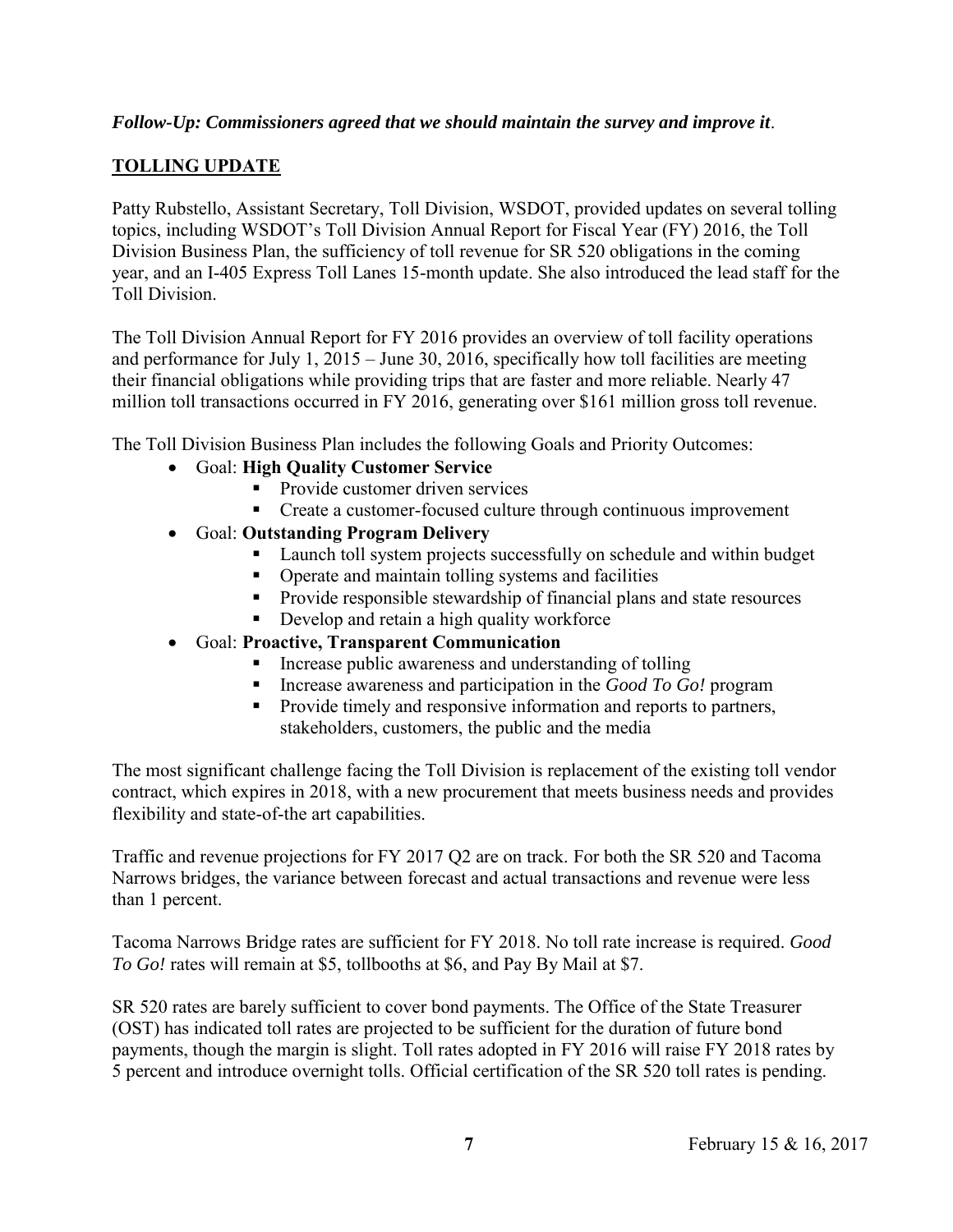On I-405 Express Toll Lanes (ETLs), drivers made 18 million trips in the first 15 months. Thirty-seven percent of Good to Go! pass holders who used the express toll lanes during the first 15 month bought-in 2-5 times a month; another 32% averaged one ETL trip per month. Only 7% of Good to Go! pass holders who used the ETLs bought-in 20 or more times per month.

Overall, since the opening of the ETLs, morning and evening peak period drivers are moving faster in both the ETLs and general-purpose lanes, compared with the prior HOV and general purpose lane speeds. In addition, transit ridership has increased as riders are getting faster and more predictable trips. For example: King County Metro ridership is up 9% and trips are eight minutes faster; Community Transit ridership is up 2% and trips are four minutes faster.

The ETLs continue to meet revenue goals. Total revenue since the express toll lanes opened:

- •Total Gross Revenue \$27.4 million
- •Total Net Revenue \$17.5 million

Net Revenues provided \$10 million in funding for the northbound general-purpose peak-use shoulder lane project on I-405 between SR 527 and I-5. Scheduled to open in Spring 2017, that project is expected to relieve congestion in the single-lane ETL portion of the corridor.

[FY 2016 Toll Division](http://www.wstc.wa.gov/Meetings/AgendasMinutes/agendas/2017/February15/Documents/2017_0215_BP6_TollingUpdate.pdf) Annual Report [FY 2017 SR 520 Second Quarter Traffic and Revenue Results](http://www.wstc.wa.gov/Meetings/AgendasMinutes/agendas/2017/February15/Documents/2017_0215_BP6_SR520_FY17Q2_TrafficAndRevenue_toWSTC.PDF) [FY 2017 TNB Second Quarter Traffic and Revenue Results](http://www.wstc.wa.gov/Meetings/AgendasMinutes/agendas/2017/February15/Documents/2017_0215_BP6_TNB_FY17Q2_TrafficAndRevenue_toWSTC.PDF)

**Action:** None **Follow-Up:** None at this time

## **LEGISLATIVE AND BUDGET UPDATE**

Commission staff provided an overview of the status of legislation that impacts or is of interest to the Commission.

**Action:** None **Follow-Up:** Continue to monitor key bills.

## **2017 PERSPECTIVE ON LOCAL TRANSPORTATION GRANTS AND ASSISTANCE**

The County Road Administration Board (CRAB) was created in 1965 to provide:

- Statutory oversight of the 39 county road departments.
- Standards of Good Practice and
- Annual Certification in WAC 136.

CRAB also provides county transportation information on the six Legislative policy goals.

Counties have maintenance and reconstruction responsibility for 39,208 miles of roadway, 3,281 bridges, and 4 ferry systems. The Rural Arterial Program is part of the funding scenario for the system. Last 4 years counties completed 65 projects. Prospectively, \$118 million is obligated for 95 projects. The 2017 - 19 biennium anticipates spending \$45 million.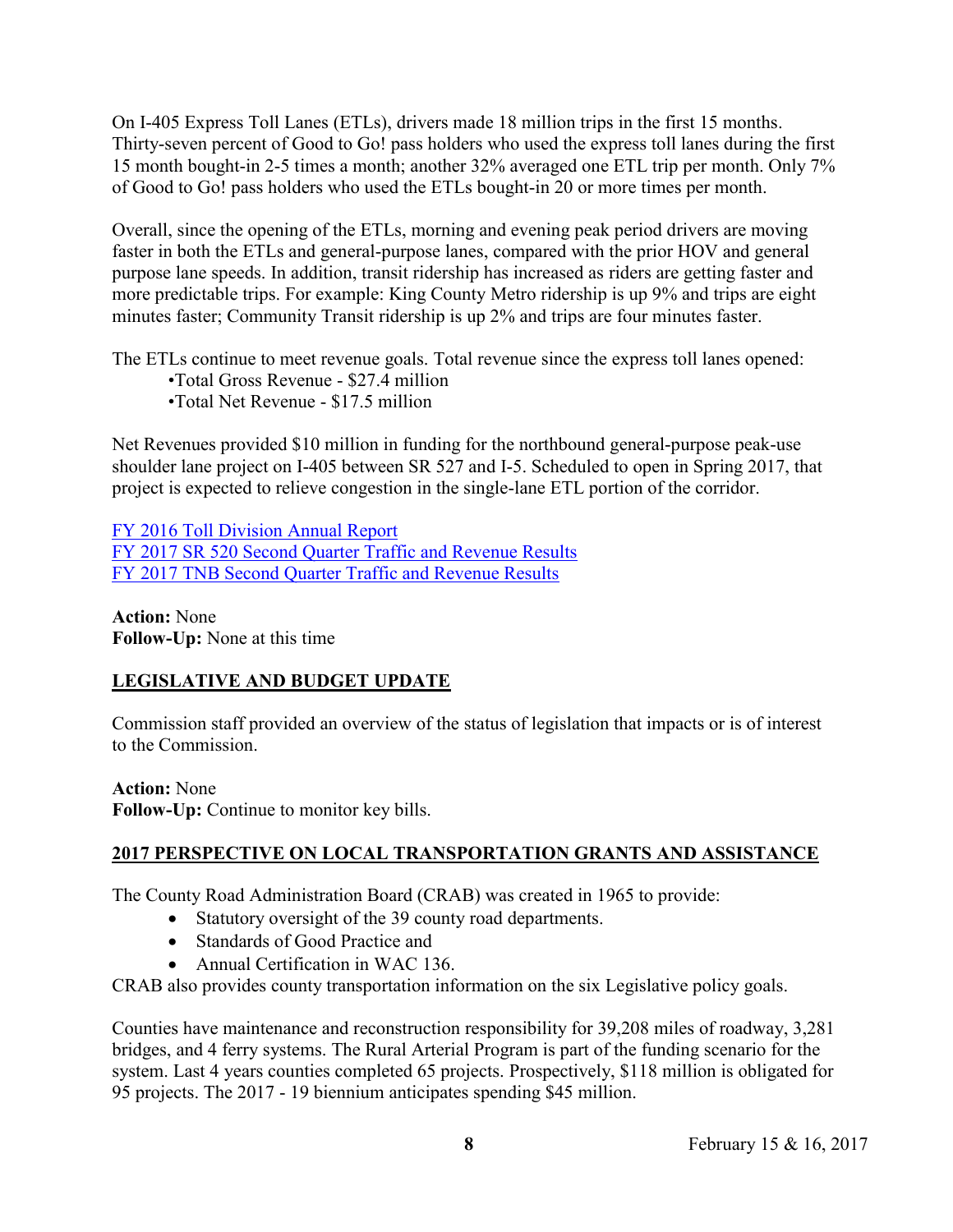The County Arterial Preservation Program (CAPP) includes 12,765 miles of county arterials, eligible for three sources of preservation funding:

- \$30.0 million MVFT per biennium
- \$3.0 million Transportation Partnership Account
- \$10.0 million Motor Vehicle Account

Total Expenditure by Counties with all Funds  $=$  ~75 M\$

In 2015, CAPP accomplished 1140 miles of chip seal treatment and 135 miles of asphalt overlay.

The County Ferry Capital Improvement Program extends to Pierce, Skagit, Wahkiakum, and Whatcom County ferry systems. Skagit and Whatcom County vessels were built in the 1960s and need to be replaced; the counties are investigating the purchase of all-electric vessels. They will request funding in the 2019 - 21 biennium.

Jay Weber, Executive Director, County Road Administration Board, emphasized the importance to stabilize county transportation funding at 2000 levels.

The Transportation Improvement Board's 2017-19 budget is about the same as 2015-17. TIB is able to fund only about 30% of the requests it receives.

The Transportation Improvement Board (TIB) arterial programs include projects that improve at least one of the following:

- Safety
- Growth & Development
- Physical Condition
- Mobility

TIB sidewalk projects improve pedestrian safety, access, connectivity, and system continuity.

TIB preservation programs are geared to assist with small city needs and arterials in all cities.

The Relight Washington program has replaced over 19,000 streetlights. It has active contracts with Puget Sound Energy and Avista utilities and is working with several public utility districts.

Ashley Probart, Executive Director, Freight Mobility Strategic Investment Board, reported that Freight Mobility Strategic Investment Board (FMSIB) supports freight movement and helps to mitigate its effect on communities. It has \$29 million per biennium to spend: \$12M per biennium dedicated to freight and \$17 million uncodified from Connecting Washington.

FMSIB also is completing the Marine Cargo Forecast in a partnership with the Washington Public Ports Association. This work continues the five-year study that dates back to 1980s to forecast cargo volumes by transportation mode (truck, rail, waterways) on strategic freight transportation corridors. It serves as input to Legislature, port districts, FMSIB, WSDOT, local and regional plans for infrastructure investment decisions.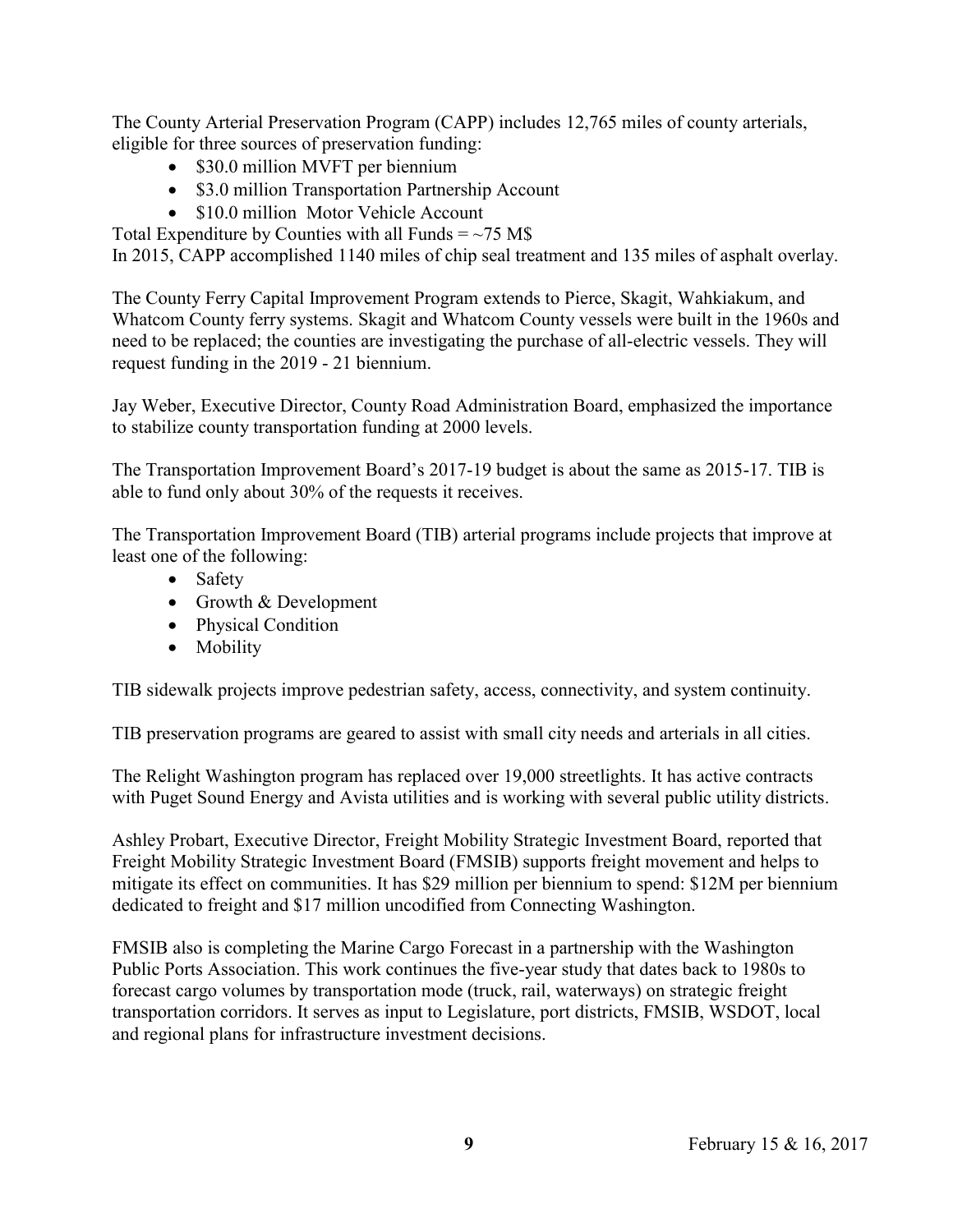Observations:

- Keep investing: Freight continues to be Washington State's bread and butter, but needs ongoing infrastructure investment to remain attractive nationally and internationally.
- Both a corridor and last mile connector investment approach is needed.
- The new FAST Act has created an opportunity to strategically invest in freight—(i.e. truck parking)
- Freight stakeholders continue to have concerns about uncertainty in the regulatory environment.
- Future tolling policy on the SR 509/167 Puget Sound Gateway will need to be sensitive to the freight industry.
- The freight industry continues to implement new technologies.

Land use policy, especially protecting industrially zoned lands is an ongoing concern.

[County Road Administration Board](http://www.wstc.wa.gov/Meetings/AgendasMinutes/agendas/2017/February15/Documents/2017_0215_BP8_CRAB.pdf) [Transportation Improvement Board](http://www.wstc.wa.gov/Meetings/AgendasMinutes/agendas/2017/February15/Documents/2017_0215_BP8_TIB.pdf) [Freight Mobility Strategic Investment Board](http://www.wstc.wa.gov/Meetings/AgendasMinutes/agendas/2017/February15/Documents/2017_0215_BP8_FMSIB.pdf)

**Action:** None **Follow-Up:** None at this time

## **CURRENT ISSUES WITH RAIL FREIGHT**

Beth Redfield, Senior Policy Analyst, Joint Transportation Committees, briefed the Commission on the Road-Rail Conflict Study. The study identifies prominent road-rail conflicts, recommends a corridor-based prioritization process for addressing the impacts of projected increases in rail traffic, and identifies areas of state public policy interest, such as the critical role of freight movement to the Washington economy and the state's competitiveness in world trade.

The Study looked at active rail lines, publicly accessible, with at-grade crossings. Evaluation criteria considered mobility 50%, safety 25%, and community 25%.

Of the top 50 crossings the study identified, we see the reason for concern about road-rail conflicts: a median number of 49 trains per day, 12,000 cars per day.

The impacts:

- Gates closed with traffic waiting for an average of 2 hours per day, which does not include the time required to clear all of the neighboring intersections
- Two-thirds of the crossings were within a half mile of emergency service providers (meaning that a gate down could delay police, fire, or ambulance)

Even though 48 of the Top 50 crossings have protective gates and lights, 50% of these crossings had collisions in the last 5 years.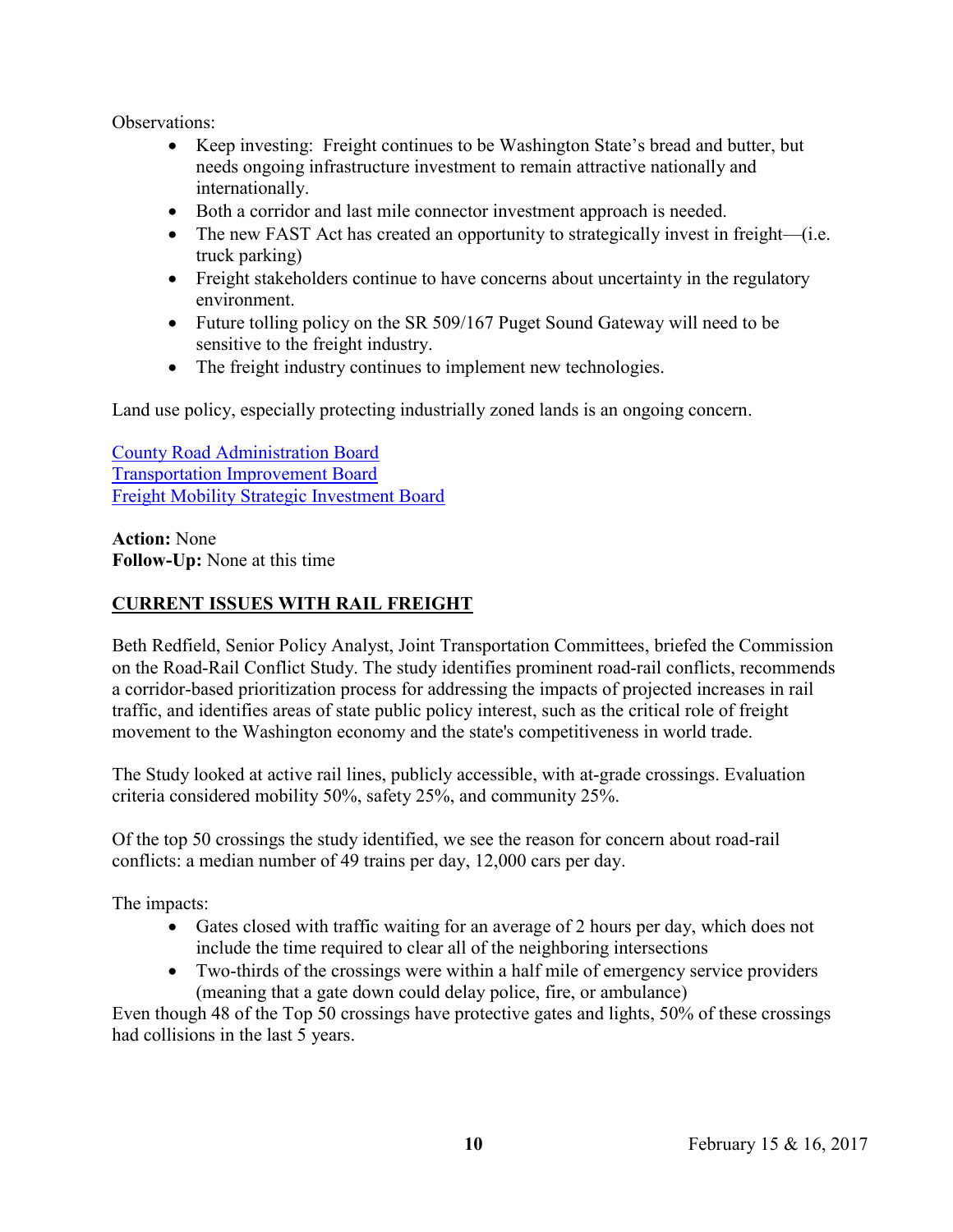Summary of Findings and Recommendations:

- 1. The road-rail conflicts at the Top 50 at-grade crossings are substantial and there are few funding sources to address them.
- 2. Prioritization results point to a significant need for additional funding to address crossing improvements
	- a. Establish a dedicated funding source to address mobility impacts not covered under the current crossing safety programs.
	- b. Secure additional funds for the safety programs.
	- c. Further analyze Top ranked crossings to identify potential solutions individually and at the corridor level
- 3. The database and prioritization process allows analysis of impacts on a statewide basis
	- a. A multi-stakeholder committee should create standards for common usage and make decisions about future data enhancement or other changes.
	- b. Identify an agency to maintain the database and tool and serve as the coordinator for the multi-stakeholder committee*.*
- 4. At times, projects prioritized locally did not rank high when evaluated on a statewide basis
	- a. Identify specific policy objectives to guide investments in crossings on a statewide basis. This could include separate programs targeted at smaller communities or specific regions of the state.
- 5. Safety data contributes towards mobility impacts, but further analysis is needed to confirm specific safety needs
	- a. Coordinate efforts with WSDOT and the Utilities and Transportation Commission programs to continue focusing on reducing collisions at crossings.
	- b. Separately address mobility and safety impacts at crossings.
- 6. The database and prioritization tool would benefit from future enhancements
	- a. The agency hosting the prioritization tool will need additional resources to maintain, update and enhance the tool.
	- b. Incorporate data from the Marine Cargo Forecast once it is complete.
- 7. Corridor evaluation and prioritization are most useful when defining project to address crossing impacts
	- a. Utilize a corridor-based prioritization strategy to assist in developing solutions and prioritizing investments.
- 8. Some jurisdictions have not yet identified and prioritized crossing improvements
	- a. Ensure that local jurisdictions, state agencies, and other organizations, including RTPOs and MPOs, are aware of the tool and the data it contains and how they might use it to assist with planning or funding decisions.

Dale Jensen, Director of the Spills Program, Department of Ecology, provided an update on crude oil movement. About 450 million gallons moved through the state annually. Movement by vessel has decreased and pipeline and rail shipments have grown. Rail shipments in 2012 were 3%, grew to 12% in 2015.

Ecology has adopted a Crude Oil Movement Notification Rule. It addresses responder safety; public health and safety; environmental resources protection; economic resources protection; and cultural resources protection. The rule establishes *notification requirements* for facilities that receive crude oil by rail and for pipelines transporting crude oil in or through the state.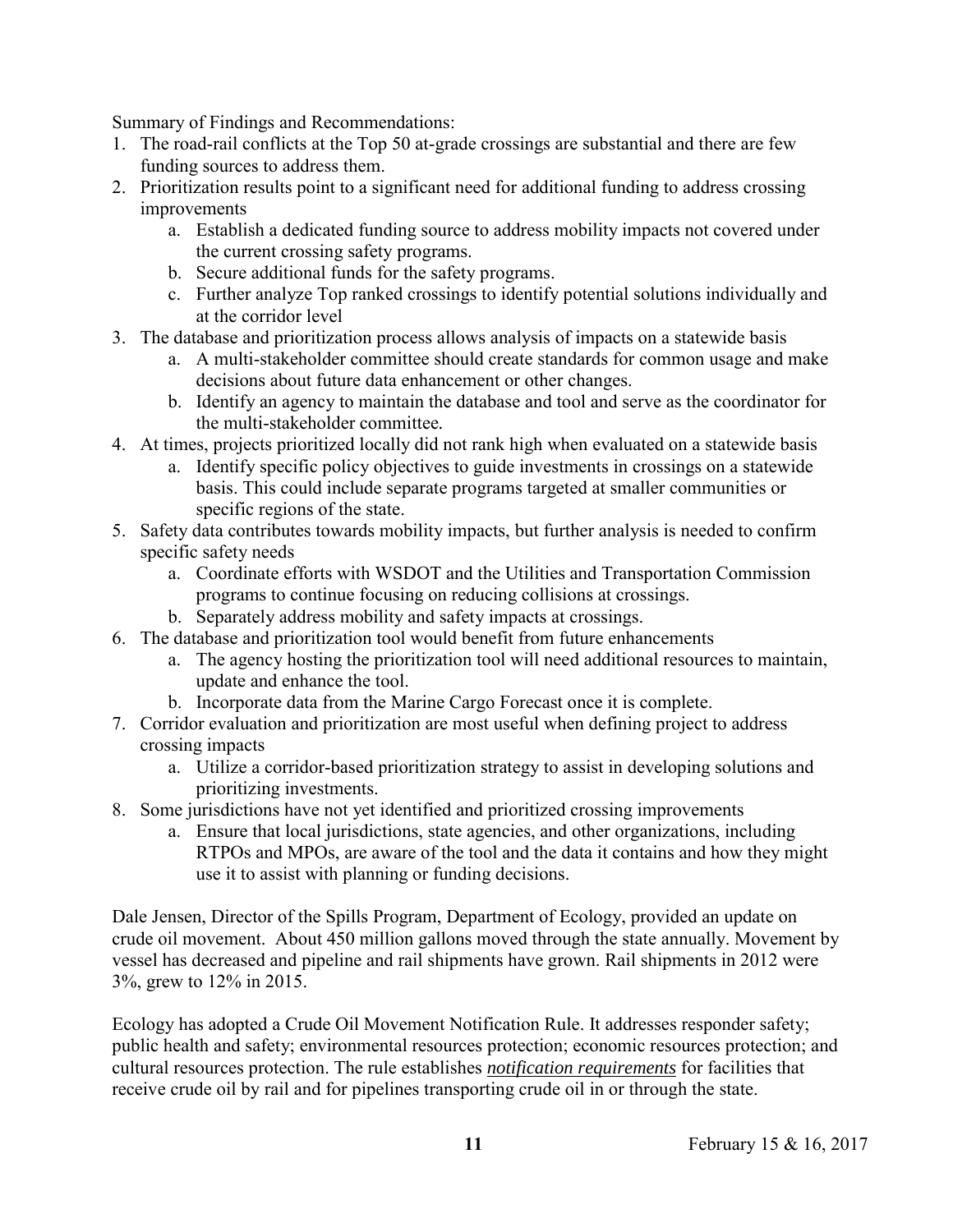It establishes *reporting procedures* for Ecology to share information with emergency responders, local governments, tribes and the public.

- Facilities must report on all scheduled crude oil deliveries each week
- Pipelines Submit to Ecology twice annually  $(01/31$  and  $07/31)$
- Must report:
- Contact Information
- Volume
- By place of origin (state or province)

The total quarterly volume of crude oil movement by rail was 14,637,205 barrels (614,762,610 gallons). Alberta was the region of origin for 6% of crude oil by rail, while North Dakota was the region of origin for 94% of crude oil by rail. The total number of rail cars moving crude oil by rail was 21,497.

Crude oil movement by mode:

- $\bullet$  Vessel, 46.5%
- Pipeline,  $28.4\%$
- Rail,  $25.1\%$

There were no reported spills during the transport and delivery of crude oil by rail and pipeline for  $4<sup>th</sup>$  quarter 2016.

[Joint Transportation Committee Road -](http://www.wstc.wa.gov/Meetings/AgendasMinutes/agendas/2017/February15/Documents/2017_0215_BP9_JTC.pdf) Rail Conflicts Report [Department of Ecology Crude Oil Movement by Rail and Pipeline Report](http://www.wstc.wa.gov/Meetings/AgendasMinutes/agendas/2017/February15/Documents/2017_0215_BP9_CrudeOilTranpEcSpills.pdf)

**Action:** None **Follow-Up:** None at this time

### **SECRETARY'S REPORT**

Roger Millar, Secretary, WSDOT, reported that it has been an interesting month weather wise, with all the snow and ice. Three major passes were closed last week for three days. He crossed the three passes and was at Mt. Baker with WSDOT crews.

The Alaskan Way Viaduct replacement tunnel has reached 85% completion today.

**Action:** None **Follow-Up:** None at this time

### **NORTHWEST SEAPORT ALLIANCE**

Sean Eagan, Director, Government Affairs, The Northwest Seaport Alliance, reported on the economic impacts of marine cargo. Competitive pressures include industry consolidation, expanding competition, and bigger ships. The Northwest Seaport Alliance is ready for the big ships. A ship with the capacity to carry 18,000 containers capacity visited Seattle last year.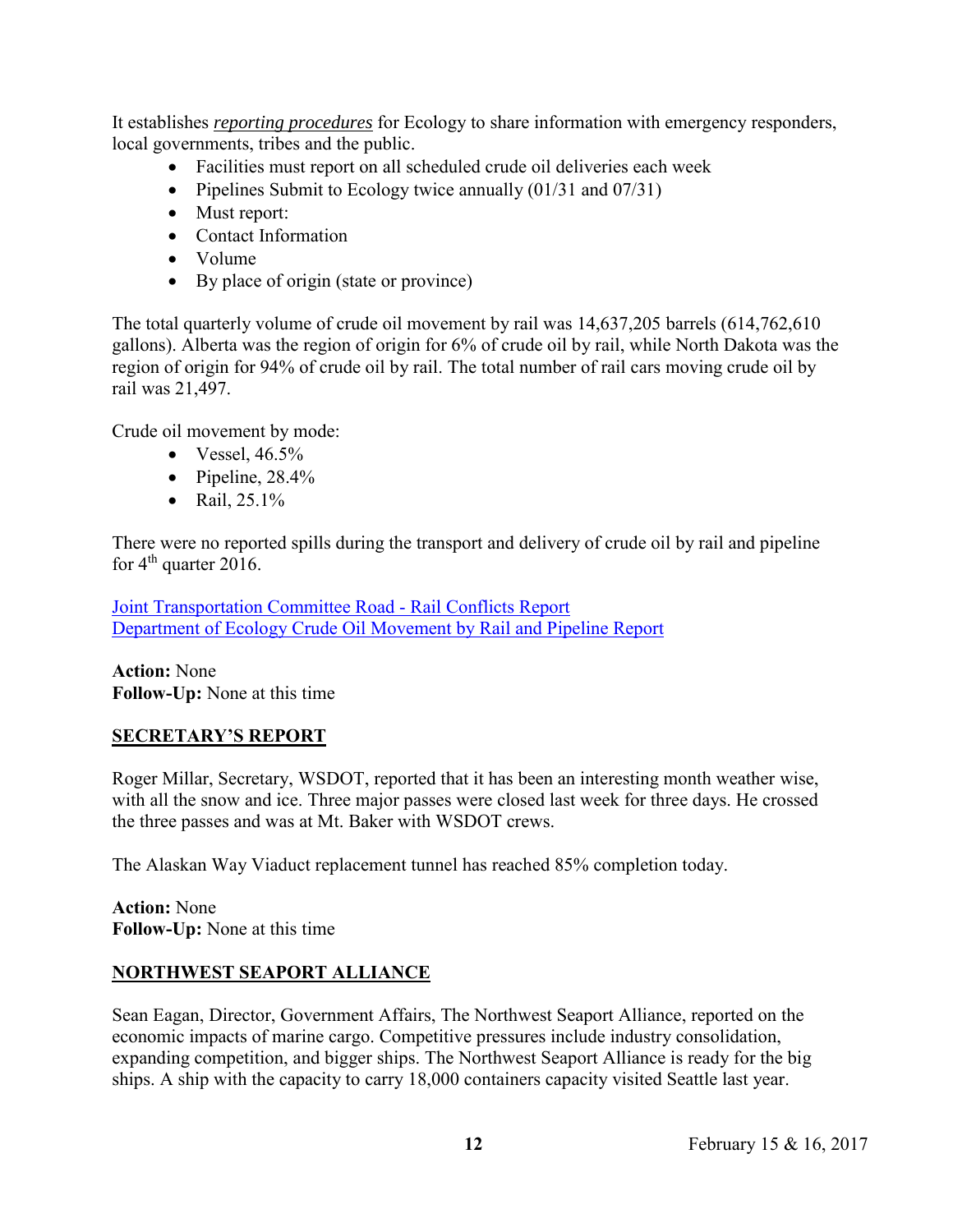Plans to optimize the Gateway over the next 10 years include a 70% terminal utilization rate; handling 6 million TEU (5 million in international shipping); an optimal acreage of 800-850 acres; strategic terminals and 14,600 new jobs.

Harborside investments are underway to better handle new ships and move containers out more quickly:

- Tacoma plans to handle two 18,000 TEU ships at one time.
- Seattle is deepening its harbor to 55 ft.
- Off-site improvements include rail improvements and the Gateway Project

During the last three months of 2016, market share began to increase for the Seaport Alliance. It processed 165,000 Kia automobiles in 2016.

[The Northwest Seaport Alliance](http://www.wstc.wa.gov/Meetings/AgendasMinutes/agendas/2017/February15/Documents/2017_0216_BP11_SeaportAlliance.pdf)

**Action:** None **Follow-Up:** None at this time

## **2016 CORRIDOR CAPACITY REPORT**

Daniela Bremmer, Director, Strategic Assessment & Performance Analysis, WSDOT, Sreenath Gangula, Multimodal Mobility & Traffic Engineer, WSDOT, and Bradley Bobbitt, Transportation Planning Specialist, WSDOT, briefed the Commission on the 2016 Corridor Capacity Report. This Report informs the Legislature, WSDOT executives and the public about multimodal highway system conditions and provides baseline multimodal system performance information for policymakers, planners and engineers. It also helps the state comply with state and federal performance reporting requirements (Results Washington, MAP-21/FAST Act).

As an example, the Corridor Analysis for South Puget Sound between 2013 and 2015 reveals:

- Person miles traveled increased 1.5%
- Vehicle delay increased 88%
- Green House Gas emissions decreased 2.5%
- Annual passenger miles traveled on transit increased 5.9%
- Capacity savings due to transit increased 13%
- Percent of transit seats occupied increased 4%
- Percent of park and ride spaces occupied increased 3%

Looking at statewide trends, in 2015 compared to 2013:

- Vehicle Miles Traveled increased 4.3%
- Passenger vehicle registrations increased 8.3%
- The number of licensed drivers in Washington increased 4%
- The drive-alone commuting rate decreased 0.3%
- Washington State Ferries ridership increased 6%
- Amtrak Cascades ridership decreased 3.2%
- Transit passenger miles traveled on urban commute corridors during peak periods increased 6%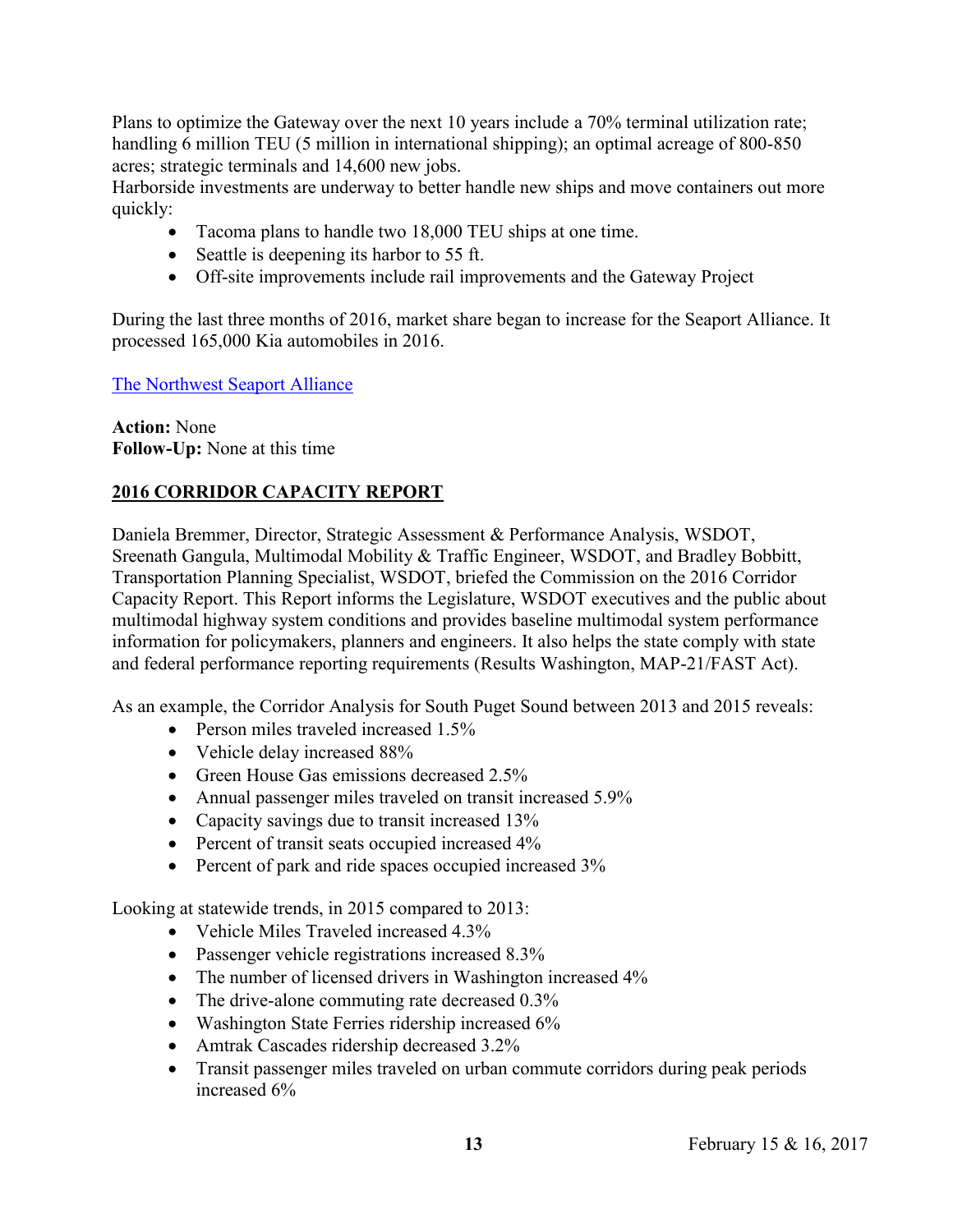Emissions on high-demand urban commute corridors decreased 2.9%

Regional trends in 2015 compared to 2013:

In the Central Puget Sound Region:

- Congestion on the five monitored freeway corridors (I-5, I-405, I-90, SR 520, SR 167) increased 35.7% between 2013 and 2015
- High Occupancy Vehicle (HOV) lanes accounted for 38% of person miles traveled on the five monitored freeways in 2015

In the South Sound, Vancouver and Spokane areas:

- Delay on urban corridors increased by up to 90% between 2013 and 2015
- I-5 southbound morning commute into Portland is the worst commute in the state; it takes over four times as long as it would at maximum throughput speed (in comparison, the second-worst commute in the state, the morning commute from Tukwila to Bellevue on I-405, takes 2.6 times longer than it would at maximum throughput speed)

In the Tri-Cities Region:

• Annual vehicle delay increased by 7.6% between 2013 and 2015

## [2016 Corridor Capacity Report](http://www.wstc.wa.gov/Meetings/AgendasMinutes/agendas/2017/February15/Documents/2017_0216_BP12_CorridorCapacityReport.pdf)

**Action:** None **Follow-Up:** None at this time

## **WILLIAM D. RUCKELSHAUS CENTER GROWTH MANAGEMENT STUDY**

Joe Tovar, Affiliate Faculty, College of Built Environment, University of Washington, reported the Ruckelshaus Center is proposing a comprehensive assessment of Washington's framework for managing growth and a process to collaboratively map a path to the future. With 7.3 million people, Washington has the second largest population west of the Rockies in the second smallest land area.

Washington has experienced dramatic growth over the last 25 years since adoption of the Growth Management Act. From 1990 to 2016, our state's population grew by 2.5 million. The combined population of today's three largest cities, Seattle, Spokane, and Tacoma, is 1.1 million. In 2016, Office Financial Management projected that over the next 25 years our state would add:

- $\bullet$  100,000 (low estimate)
- 1.6 million (medium estimate)
- 3.5 million (high estimate)

The low estimate of an additional 100,000 residents has been surpassed. Adding 3.5 million people by 2040 would be equivalent to adding three cities the size of Seattle, Spokane, and Tacoma.

Since 1990, the legislature has made amendments to the Growth Management Act, the Shoreline Management Act or State Environmental Policy Act almost every session.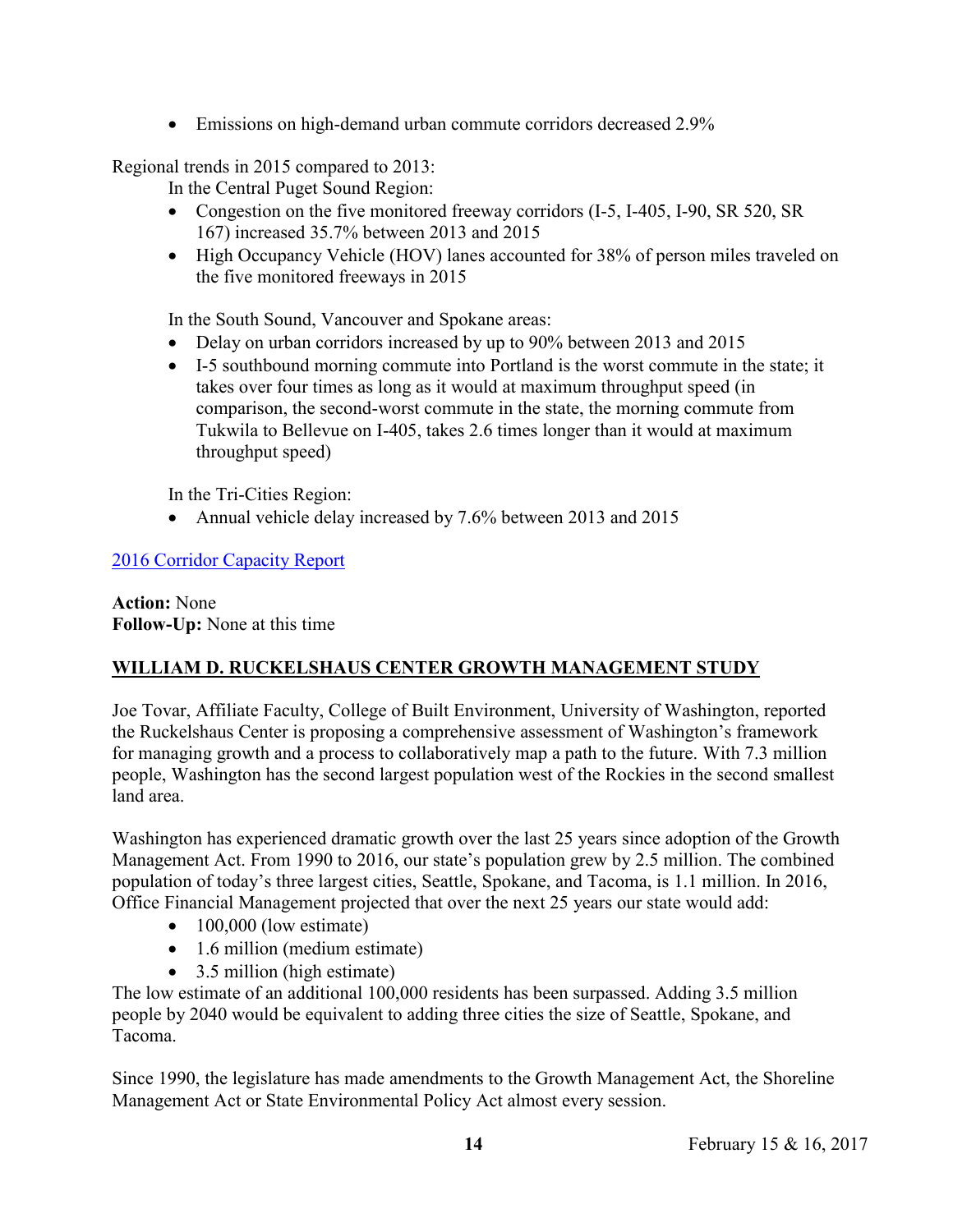In the 2016 session, over 70 bills related to the Growth Management Act (GMA) or other land use statutes were proposed but none passed. In the 2017 session, GMA bills have been introduced dealing with ground water allocation, school siting in the rural area, the supply of buildable lands, environmental impact statements, and manufactured housing.

In 2016, the legislature asked the Ruckelshaus Center to propose a process to address the challenges of growth and change. The Center prepared a draft "Road Map to the Future" and reviewed it with dozens of people and organizations. The two-phase approach involves a preliminary assessment followed by deep conversations with participants, public vision forums and research with university partners in the 2017 – 19 biennium.

Project Approach and Scope

- Collaborate on a coherent and positive vision for our state's future
- Assess the effectiveness of our statutory and institutional framework to reach that future
- Identify gaps, ambiguities and conflicts within that framework
- Seek agreement to support potential reforms for action in the 2018, 2019 and 2020 legislative sessions

The Ruckelshaus Center plans to incorporate lessons from Oregon's unsuccessful Big Look at how it manages growth:

- 1. Assure a clear scope and agreement on the process
- 2. Identify project milestones and desired deliverables
- 3. Engage all interests, be inclusive and transparent
- 4. Support with non-partisan, empirical data but don't go into the weeds
- 5. Provide sufficient funding to stay on schedule
- 6. Do not take too long!

[Road Map to Washington's Future](http://www.wstc.wa.gov/Meetings/AgendasMinutes/agendas/2017/February15/Documents/2017_0216_BP13_RuckelshausCtr_proposedrdMaptotheFuture.pdf)

**Action:** None **Follow-Up:** None at this time

## **PUBLIC COMMENT**

John Wilson, Citizen, has problems with roundabouts and truck convoys